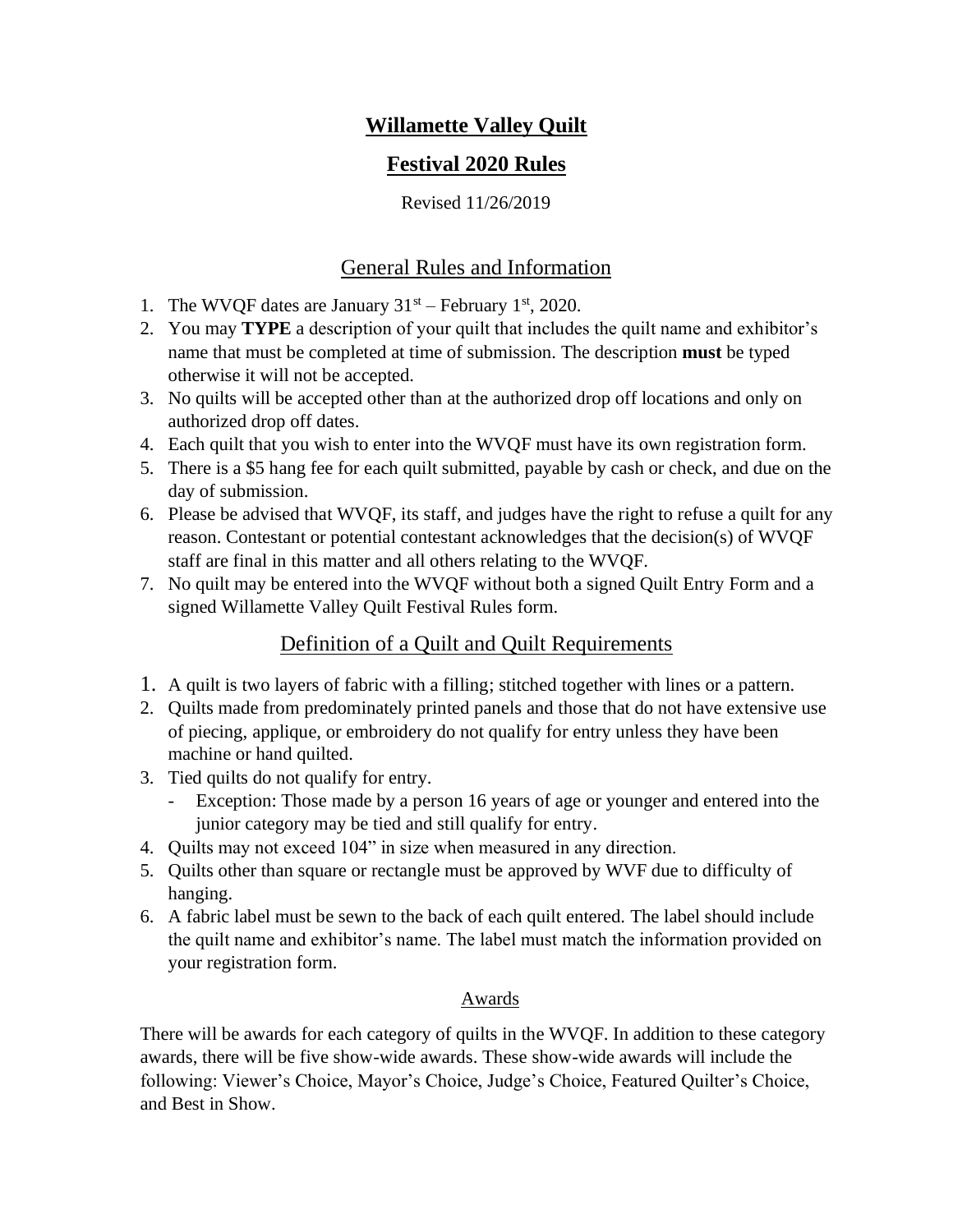### 2020 WVQF Categories

**Quilt One Person:** Quilt has been pieced and quilted by the same individual.

**Quilt Two Person:** Quilt has been pieced by one person and quilted by another.

**Modern Quilt One Person:** A quilt that may include the following: minimalistic design, large negative space, bold colors, a tradition block that has been updated to improve and/or wonky piecing, or be very measured and exact. Quilt has been pieced and quilted by one person.

**Modern Quilt Two Person:** A quilt that may include the following: minimalistic design, large negative space, bold colors, a tradition block that has been updated to improve and/or wonky piecing, or be very measured and exact. Quilt has been pieced by one person and quilted by another.

**Applique:** Quilt design that has been appliqued by either machine or by hand.

**Art Quilt**: Must be an original design. An art quilt is one that may experiment with textile manipulation, color texture, and/or diversity of mixed media.

**Miniature Quilt:** Any quilt that has no side longer than 24".

**Whole Cloth Quilt:** Made from a single length of fabric. The quilting stitches form the design.

**Personal Item:** Items such as quilted jackets, tote bags, and wallets.

**Hand Quilted Category:** Quilt will be judged on the hand quilting and how the quilting has enhanced the piecing of the quilt.

**Paper Pieced:** Any quilt that has been completed by the method of foundation paper piecing.

**Kit Category:** Any quilt that has been constructed using a kit. Quilt will be judged on quality of piecing.

**JR:** Any quilt constructed by an individual 16 years of age or younger.

**Home Accessory:** Items such as table runners, pillows, and pot holders.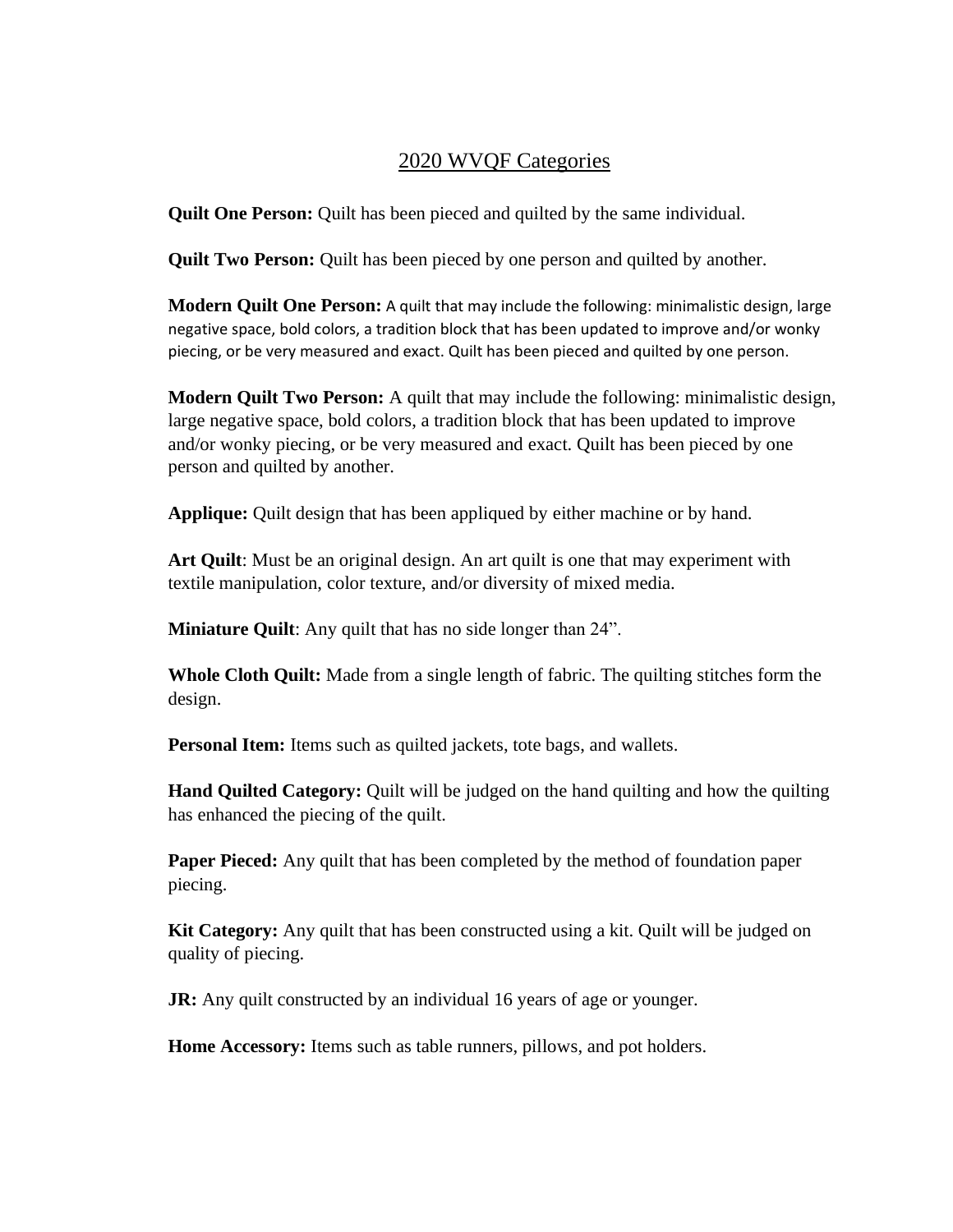## Quilt Registration and Submission

- 1. When you register and submit your quilt for the WVQF you must pay the \$5 hang fee, and you may have a **TYPED DESCRIPTION** of your quilt that includes the name of the quilt and the name of the exhibitor due at time of submission.
- 2. Quilts will be accepted at Rich's Sewing and Vacuum at both the Salem and Albany locations, and Bolts to Blocks January 10th – January 25<sup>th</sup> 2020, *normal business hours only*.

Hours: *Monday – Saturday 9am-5:30pm. Closed Sunday*

Rich's Sew & Vac 3770 Market St NE Salem, OR 97301 (At Fred Meyer)

Rich's Sew & Vac 2306 Heritage Way SE Albany, OR 97322 (Near Safeway)

*Hours: 10am-6pm Monday – Friday, 9am-5pm Saturday, Closed Sunday*

Bolts to Blocks 950 SE Geary St Suite B Albany, OR 97321

3. Quilts will also be accepted at two remote locations, one day, during limited hours only. The following is the only time for the remote locations to accept quilts.

*January 25th, 2020 (Saturday) 10am-12pm*

Our Savior's Lutheran Church 38 N Bayview Rd Waldport, OR 97394

*January 25th, 2020 1pm – 3pm*

Newport Rec Center 255 SE Avery St Newport, OR 97365

### Quilt Returns:

- 1. Quilts will only be available for pick-up/return on the following dates and times, and only at the locations specified.
- 2. All quilts not picked up at the location where they were submitted, and on the dates and times specified, will no longer be the responsibility of the WVQF. To obtain return of these quilts, they will be subject to a \$60.00 shipping and handling charge. They will be shipped via UPS to the address on the registration form. Shipping will occur only after pre-payment of the \$60.00 shipping and handling charge.

Quilts not picked up on the specified date(s) and at specified location(s) and where no shipping pre-payment has been made by February 28, 2020 will become the property of WVQF and they will be donated to local charitable organizations.